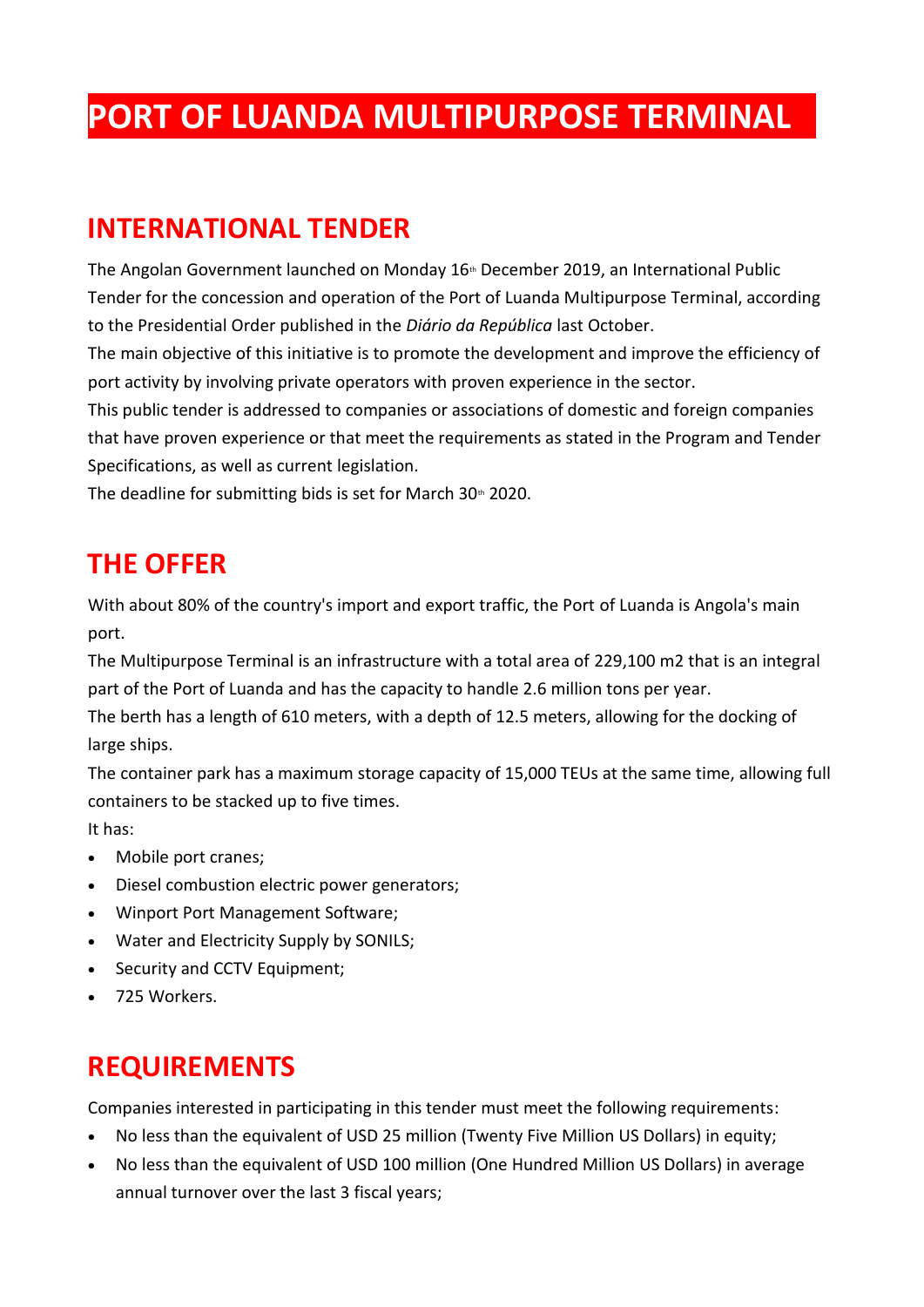- No less than the equivalent of USD 100 million (One Hundred Million US Dollars) in net assets;
- In the case of a consortium of companies, the requirements referred to in the preceding paragraphs shall correspond to the respective indicators weighted by the respective participation of each company in the consortium;
- Competing companies must have, either directly or through subsidiaries, a participation of no less than 25% in at least 3 port terminal concession operations over the last 3 years. Also, in at least one of these operations, competing companies must have a participation of at least 50%, with an average annual amount of traffic during the last 3 years of no less than 250,000 TEUs (Two Hundred Fifty Thousand TEUs).

# **LOCATION**

#### **GEOGRAPHIC LOCATION**

Located on the west coast of the African continent, with weak winds and currents and blessed by regular seas, the Multipurpose Terminal is an integral part of Luanda Port and is naturally protected by the *Nossa Senhora do Cabo* Island, which shelters it against currents and undulations, allowing easy maritime access to the bay (about 1.5 miles wide) and excellent maneuvering and mooring operations.

#### **SEA LIMITS**

It encompasses the entire internal area of Luanda Bay, located to the east and south of the intersection between the lighthouse meridian at the tip of *Nossa Senhora do Cabo* Island, and the parallel 8º44'S to the meridian passing by *Morro das Lagostas*.

#### **LAND LIMITS**

Within an 80-meter-wide land strip from the Port Administration building to the Lagostas Lighthouse (Ponta do Dande).

# **SERVICES**

#### **WATER**

Supply of drinking water to ships is guaranteed at all terminals.

#### **SUPPLIES AND SPARE PARTS**

By express permission, ships at anchor or moored at the berths of terminals may carry out supplies and spare parts operations.

#### **ANCHORAGE**

Ships may be safely at anchor in Luanda Bay.

### **FUEL**

Availability of heavy fuel and marine diesel supplied by SONANGOL.

#### **SHIP REPAIR**

Two locations for small fishing vessel and small coastal vessel repairs, as well as a floating dock for emergency repairs to vessels up to 6,000 Dwt.